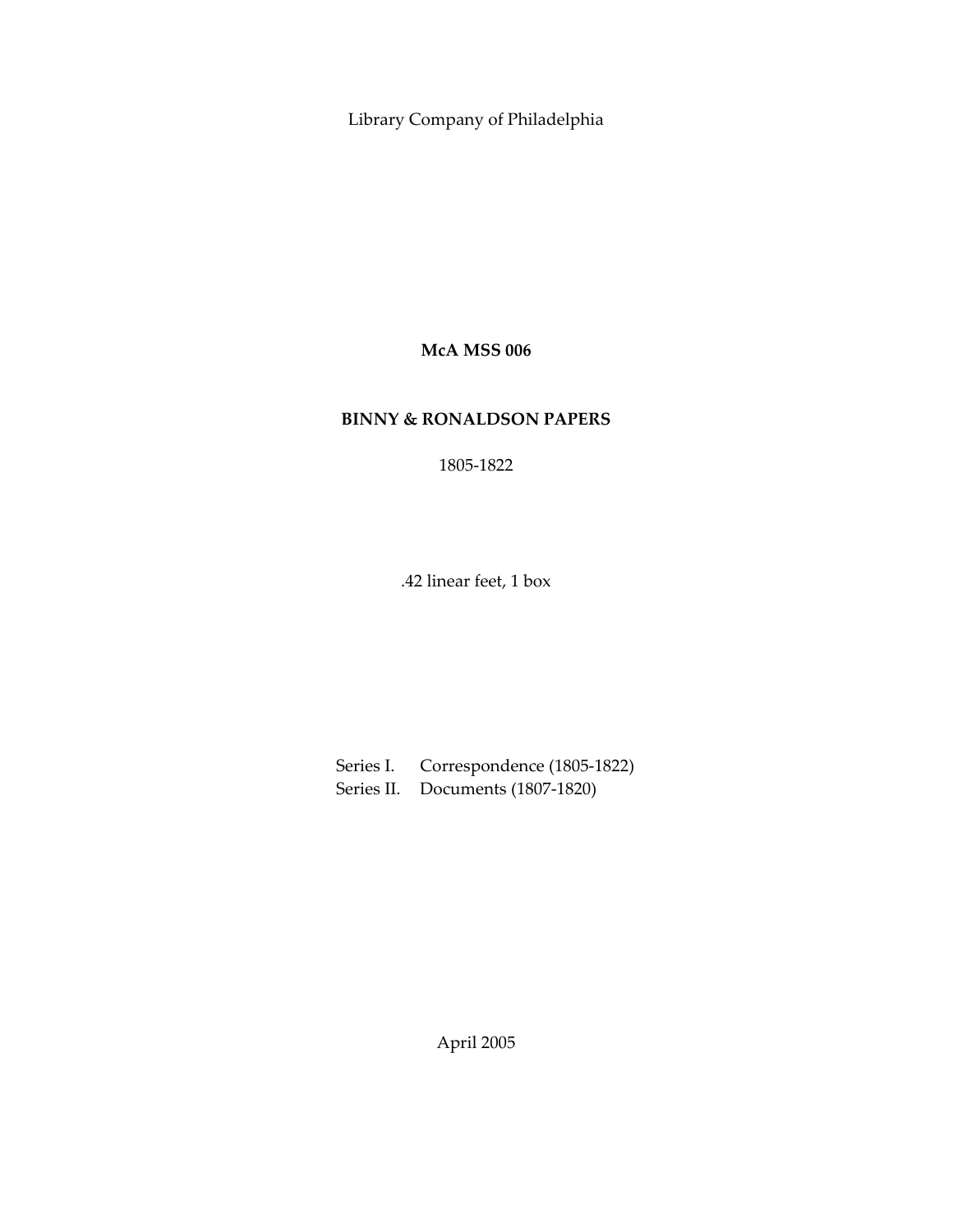#### **Descriptive Summary**

## **Repository**

Library Company of Philadelphia

1314 Locust Street, Philadelphia, PA 19107‐5698

## **Call Number**

McA MSS 006

#### **Creator**

Binny & Ronaldson.

## **Title**

Binny & Ronaldson Papers

#### **Inclusive Dates**

1805‐1822

## **Quantity**

.42 linear feet (1 box)

## **Language of Materials**

Materials are in English.

#### **Abstract**

The Binny & Ronaldson Papers contains correspondence and financial documents relating to their type-founding firm, with some material on their ceramics factory and their personal accounts.

## **Administrative Information**

## **Restrictions to Access**

The collection is open to researchers. It is on deposit at the Historical Society of Pennsylvania, and should be accessed through the Society's reading room at 1300 Locust Street, Philadelphia, PA. Visit their website, http://www.hsp.org/, for reading room hours.

#### **Acquisition Information**

Gift of John A. McAllister; forms part of the McAllister Collection.

#### **Processing Information**

The Binny & Ronaldson Papers were formerly interfiled within the large and chronologically arranged McAllister Manuscript Collection. The papers were reunited, arranged, and described as a single collection in 2005, under grants from the National Endowment for the Humanities and the William Penn Foundation. The collection was processed by Sandra Markham. Any views, findings, conclusions or recommendations expressed in this finding aid do not necessarily represent those of the National Endowment for the Humanities.

## **Preferred Citation**

This collection should be cited as: [indicate specific item or series here], Binny & Ronaldson Papers (McA MSS 006), McAllister Collection, The Library Company of Philadelphia. For permission to publish materials or images in this collection, contact the Coordinator of Rights and Reproductions, Library Company of Philadelphia,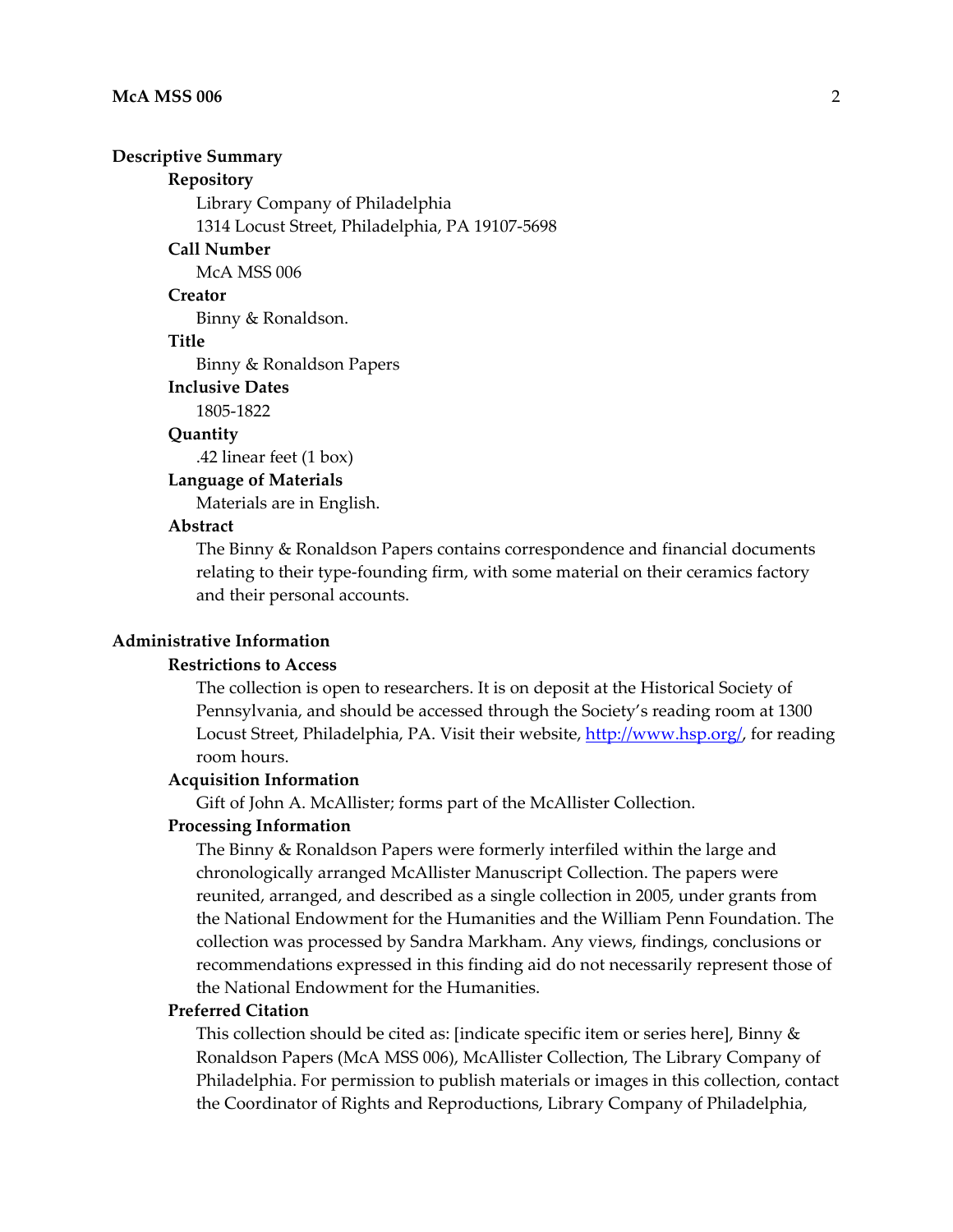1314 Locust St., Philadelphia, PA 19107‐5698. Please include complete citation(s) when making a request. See the Library Company's website, http://www.librarycompany.org/, for further information.

## **Online Catalog Headings**

## **Subject Names**

Binny, Archibald, 1762‐1838 Ronaldson, James, 1768‐1842 Binns, John, 1772‐1860 Barlow, Joel, 1754‐1812 Columbian Pottery (Firm)

## **Subject Topics**

Binny & Ronaldson‐‐Records and correspondence Type and type‐founding‐‐United States Type and type‐founding‐‐United States‐‐Archives Printing‐‐United States‐‐History Inventors‐‐United States Type designers Ceramic industries‐‐Pennsylvania‐‐Philadelphia‐‐History Potters‐‐Pennsylvania‐‐Philadelphia‐‐History Mourning customs‐‐Pennsylvania‐‐Philadelphia

## **Document Types**

Bills of lading Letters Invoices Receipts

#### **Related Collections**

The primary research collection of Binny & Ronaldson business records is in the American Typefounders Company's Typographic Library manuscripts, now at the Rare Book and Manuscript Department of the Columbia University Library. The papers include volumes of the firm's financial records (1817‐1838) and correspondence (1819‐1821, 1827‐1828), as well as Binny's citizenship papers, and the August 1815 dissolution of partnership documents for the Binny & Ronaldson firm. The Historical Society of Pennsylvania owns a one‐volume scrapbook holding some Binny & Ronaldson specimen sheets and other related material (Coll. 2001). For a history of the firm, see: Jennifer B. Lee, "Our Infant Manufactures": Early Typefounding in Philadelphia," *Printing History* 11, no. 2 (1989) 28‐40.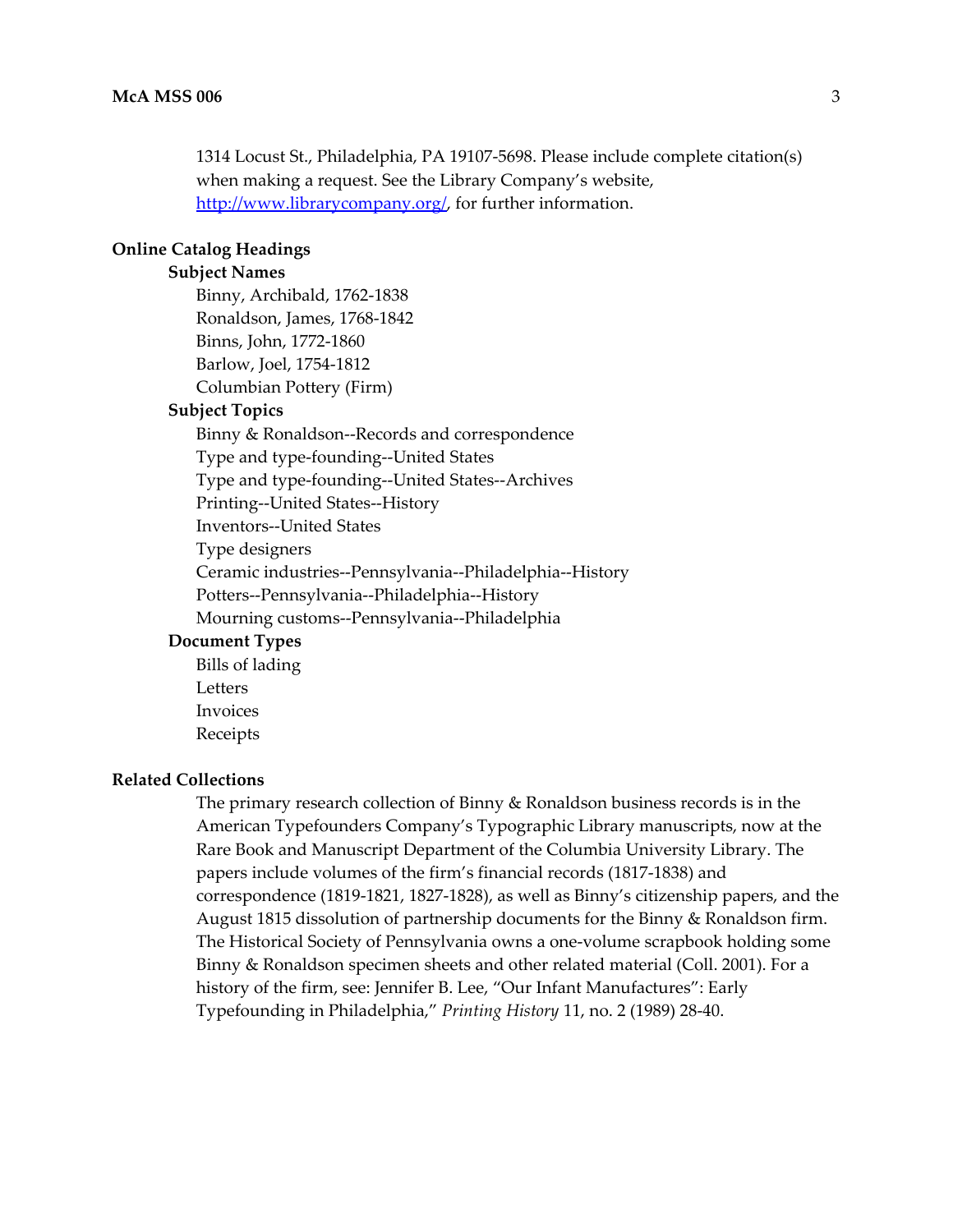#### **Biographical/Historical Notes**

Archibald Binny (1762‐1838), a type founder, was born Archbald Binnie on November 25, 1762, in Portobello (now part of Edinburgh), Scotland. He arrived in Philadelphia in 1796, and became a United States citizen in 1802. James Ronaldson (1768‐1842), also born near Edinburgh, arrived in America in the spring of 1794, and opened a bakery on Landenberger's Wharf in Philadelphia in 1795. After losing his business in a fire in 1796, he joined Binny in partnership as Binny & Ronaldson type founders, with Binny guiding the technical end of the business and Ronaldson the financial. Their first appearance in the Philadelphia directories was in 1801, where they were listed in James Robinson's *Philadelphia Directory, City and County Register, for 1802* as "Binny & Ronaldson letter founders Cedar above 10th." The earliest permanent type foundry established in America, the firm published its first specimen book, *A Specimen of Metal Ornaments Cast at the Letter Foundery of Binny & Ronaldson* in 1809, and their *Specimen of Printing Types from the Foundery of Binny & Ronaldson, Philadelphia* in 1812.

Binny and Ronaldson were also partners in second endeavor, the Columbian Pottery, which was located on Cedar (now South) Street near 13th Street, and operated from 1808 through about 1814. They advertised teapots, coffee pots, and sugar boxes made in queensware, also known as creamware, which was used extensively in the production of household china. Further information on Binny and Ronaldson's relationship with the Columbian Pottery and their master potter Alexander Trotter, who was the son of Binny's sister Elizabeth (Mrs. Alexander) Trotter, can be found in *Handcraft to Industry: Philadelphia Ceramics in the First Half of the Nineteenth Century*, by Susan H. Myers (Smithsonian Institution Press, 1980).

Binny remained listed as a type founder in Philadelphia directories through 1814, the year he began to acquire property on Chesapeake Bay near Drayden, in southern Saint Marys County, MD. In August 1815 he retired there to an estate named Porto Bello, which by 1821 encompassed 5,000 acres. James Ronaldson continued on the type business with his brother Richard, and issued *Specimen of Printing Type, from the Letter Foundry of James Ronaldson, successor to Binny & Ronaldson* in 1816. The Ronaldson brothers were listed in the city directories as type founders through 1831 and appeared as gentlemen thereafter.

Archibald Binny's name was occasionally spelled Binney in correspondence and invoices, and it was the spelling used by his second wife, Charlotte Prager (1790‐1875), and their children when they returned to Philadelphia after his death. "Binny" appears on his tombstone in Saint Mary's City, but "Binney" was used in an obituary printed in the May 11, 1838, issue of *Poulson's American Daily Advertiser* (which misstated his date of retirement):

DIED, at Porto Bello, his family's residence, in St. Mary's county, Maryland, on Wednesday, the 25th of April, ARCHIBALD BINNEY, Esq., in the 75th year of his age. Mr. Binney was a native of Scotland, but emigrated at an early age to this country, and was for many years in Philadelphia, successfully engaged in the business of type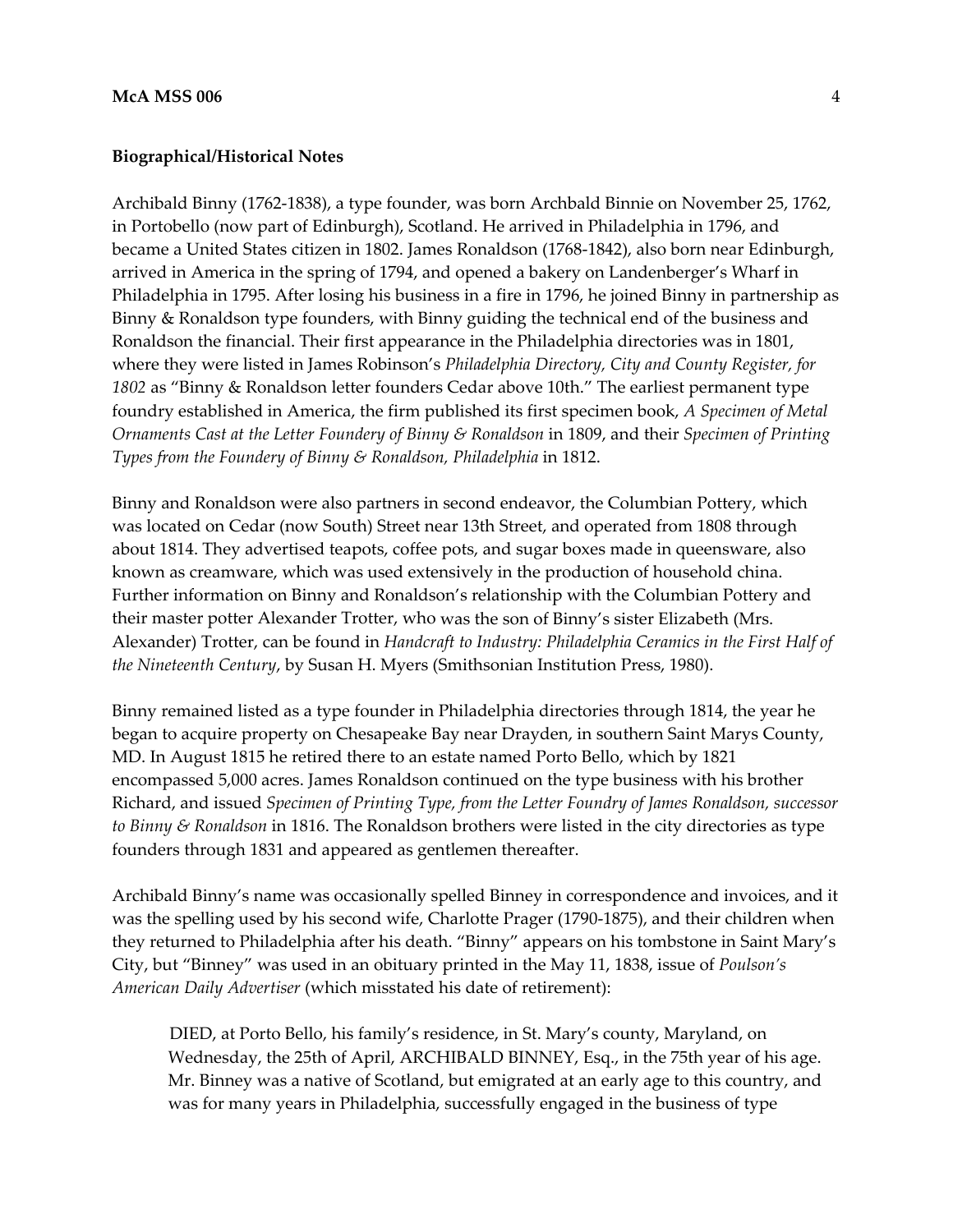founding, in partnership with James Ronalson [*sic*] under the well‐remembered firm of Binney & Ronaldson. He retired from business, and settled in St. Mary's county, just before the breaking out of the war of 1812.

## **Collection Overview**

The Binny & Ronaldson Papers spans the period from 1805 through 1822 and primarily contains correspondence and financial documents relating to their typefounding firm, with some material on their ceramics factory. The collection is divided into two series: Correspondence and Documents.

Series I, Correspondence (1805-1822) holds letters written to the firm, as well as some directed at James Ronaldson himself. Most of the correspondence is incoming to the partners, but there are two letters from Ronaldson to Binny while Binny was traveling in 1811, and two letters from Ronaldson written to his brother in 1820. The latter mention his visit to Archibald Binny at his home, Porto Bello, in Saint Marys County, MD. The remainder of the correspondence primarily covers topics such as type orders, shipments, and deficiencies, including several notes from the Irish‐born newspaper publisher John Binns specifying exactly what he required, and special requests such as that from C.C. Adams of Poughkeepsie, who asked that his order be sent before Hudson River freezes for the season. Also appearing is a note of appreciation from the poet Joel Barlow, who thanked the firm "for your kindness & particular care in the elegant types you cut & cast for the *Columbiad*," his nationalist epic poem.

Several folders hold documentation of the partners' search for clay to be used by their pottery. In the fall of 1807, Binny & Ronaldson ran advertisements in the Philadelphia *United States Gazette* and other newspapers in New York and New England, searching for "clays or flints" with low iron content for the manufacture of ceramic ware, and requesting specimens accompanied by descriptions of the available quantity and "distance from water-carriage." Jacob Cist, Ralph Isaacs, Peter Lacour (addressing Alexander Trotter), Henry Mead, William Montgomery, and Arthur O'Neill responded with advice on the quality of clay banks and pits in their areas. A letter from B. Allison discusses window sashes for the pottery building.

Series II, Documents (1807-1820) holds a number of receipts for materials used by the firm; while they by no means cover either the firm's spans of time or business, the papers do give an indication of some of their transactions with printers and suppliers. The shortage of antimony was a constant concern; one file holds material documenting purchases from John Loullier in Philadelphia and Thomas Tenant in Baltimore, with a receipt for cooperage to ship the metal to Philadelphia. Used type was another commodity, and that folder contains receipts for purchases made from Jane and Robert Aitken, Michael Billmeyer, Thomas Bradford, John Crookes, Aaron Denman, James Humphreys, Neill & Hurley, and the Sellers family, among others.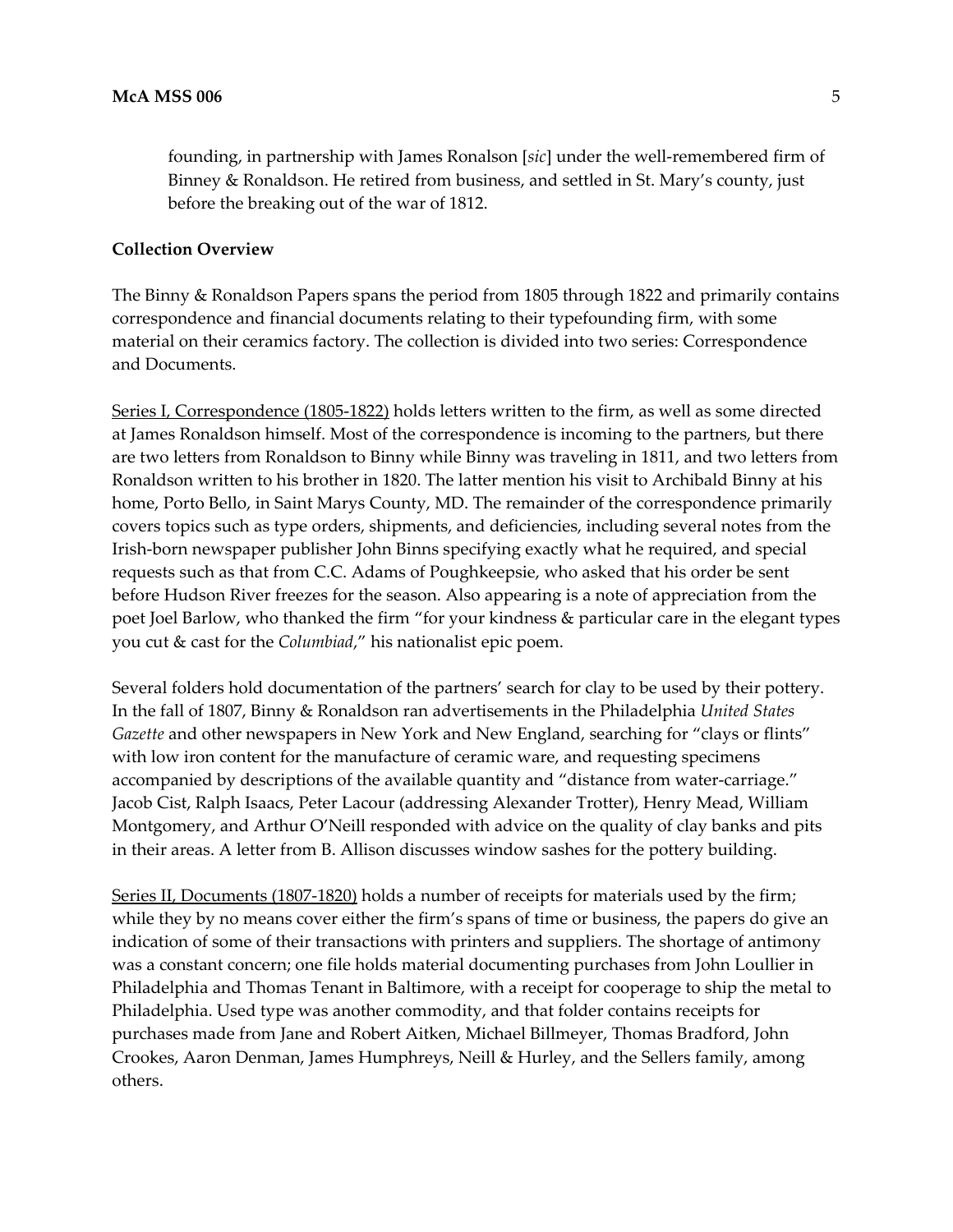#### **McA MSS 006** 6

The Miscellaneous receipts folder documents purchases of books, tea, gin, coal, wood, and oil, charged to the "house account," as well as various repair services billed to the firm. Included in this file is a bill of lading for "One Box Merchandise on Account" from William Scott & Co., printers in Greenock, Scotland, and an invoice for freight paid to ship a bundle of Hebrew type to Philadelphia from New York in 1813. Also there is a paid invoice from Dr. Alexander Anderson of New York, for two engravings on brass made for the firm, and three invoices from Adam Ramage, listed in the 1813 city directory as "printer's joiner and cabinetmaker," for rules, composing sticks, and other equipment for the foundry and the pottery. Four paid invoices show that Binny & Ronaldson were patrons of Oliver Evans's Mars Works in Philadelphia.

The Columbian Pottery is also documented in the Taxes and rents folder in Series II with a bill for taxes for 1812, and, in the Miscellaneous receipts file, an 1807 invoice from J Rose & Son for hooks and hinges for "potters shop building," and an undated invoice from Benjamin Bradfield for "weighing clay."

In addition, Binny and Ronaldson each have a file holding their personal and household receipts, for clothing, shoes, medical treatments, home repairs, etc.; Binny's folder includes a paid invoice for black crape and mourning attire for the family and a servant the day after the death of his first wife Elizabeth, on July 7, 1812, and a bill from Adam Ramage for her mahogany coffin, hearse, and other expenses of her burial.

One document was removed from the collection and catalogued separately: an 1816 invoice addressed to Ronaldson from Scottish cartographer and publisher John Melish (1771‐1822), for the purchase of maps, which was written on his printed and engraved "*Prospectus of a six sheet map of the United States, and contiguous British and Spanish possessions…*"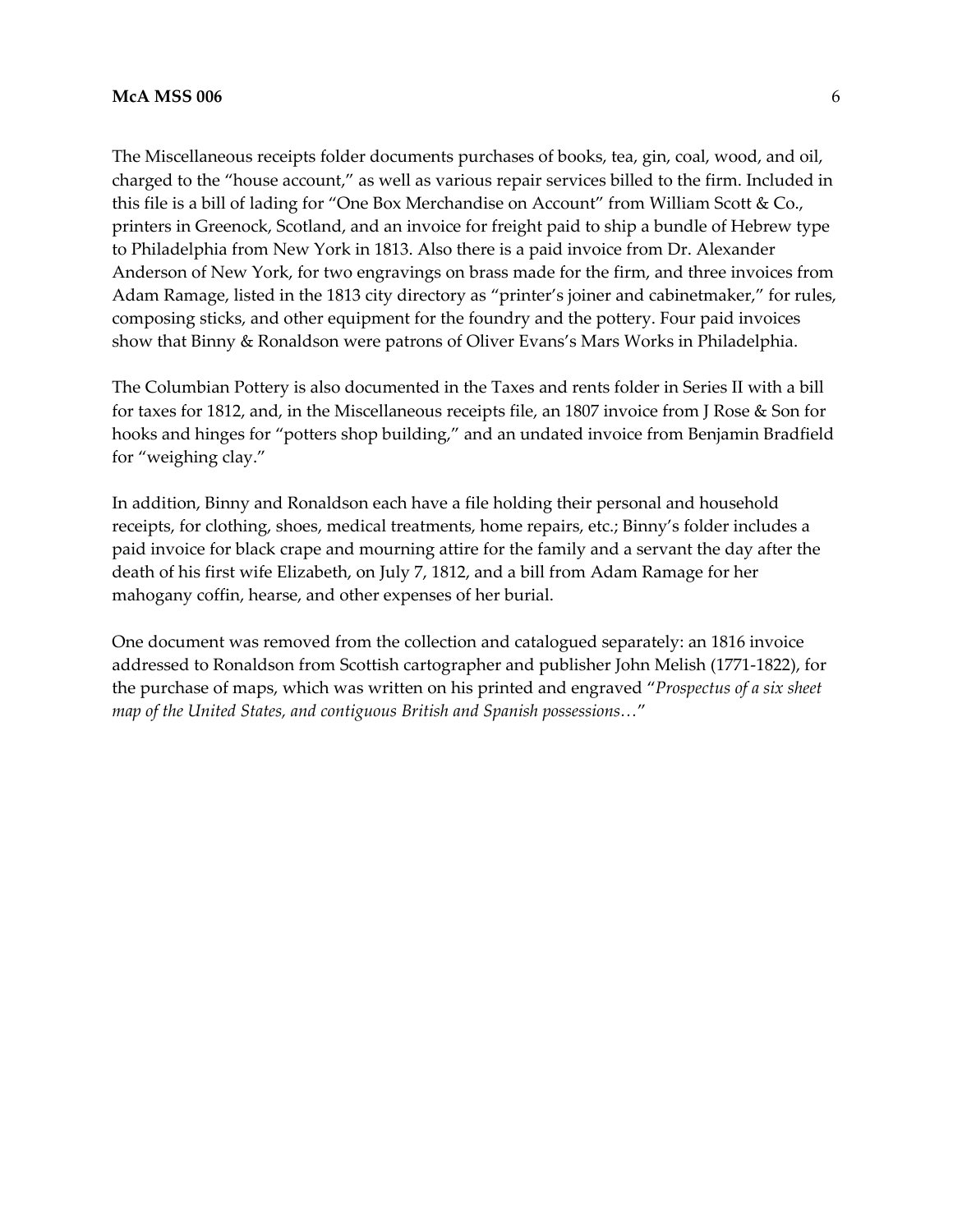| Box          | Folder         |                                               |             |
|--------------|----------------|-----------------------------------------------|-------------|
|              |                | SERIES I. CORRESPONDENCE                      | 1805-1822   |
|              |                | Arranged alphabetically by correspondent.     |             |
| $\mathbf{1}$ | $\mathbf{1}$   | Allison, B., Bordentown, NJ                   | 1807 Nov 5  |
|              |                | Andrews, Ebenezer T.<br>See: Thomas & Andrews |             |
|              | $\overline{2}$ | Barlow, Joel, Washington, DC                  | 1811 Jun 7  |
|              | 3              | Beach, Samuel, Whiting, VT                    | 1811        |
|              | 4              | Binns, John, Northumberland, PA               | 1805-1816   |
|              | 5              | Butler, G. P. W., Bellefonte, NJ              | 1816 Feb 12 |
|              | 6              | C. C. Adams & Co., Poughkeepsie               | 1810 Nov 10 |
|              | 7              | Carey, Mathew, Philadelphia                   | 1805-1815   |
|              | $\,8\,$        | Carleton, Henry, New Orleans                  | 1820 Oct 21 |
|              | 9              | Carter, John, Providence                      | 1809 Feb 20 |
|              | 10             | Cist, Charles, Philadelphia                   | 1805 Jun 25 |
|              | 11             | Cist, Jacob, Wilkes-Barre                     | 1807-1808   |
|              | 12             | Conrad & Holgate, Philadelphia                | 1811        |
|              | 13             | Daggett, William, Martha's Vineyard, MA       | 1809 Nov 21 |
|              | 14             | David Allinson & Co., Burlington, NJ          | 1811 Nov 2  |
|              | 15             | Desuvius, J., New York                        | 1809 Dec 11 |
|              | 16             | Dickerson, Mahlon, Washington                 | 1820 Jan 7  |
|              | 17             | Dorsey, John, Lancaster                       | 1808 Jan 27 |
|              | 18             | Driscol, Dennis, Augusta, GA                  | 1809        |
|              | 19             | Duane, William, Washington                    | 1808 Feb 9  |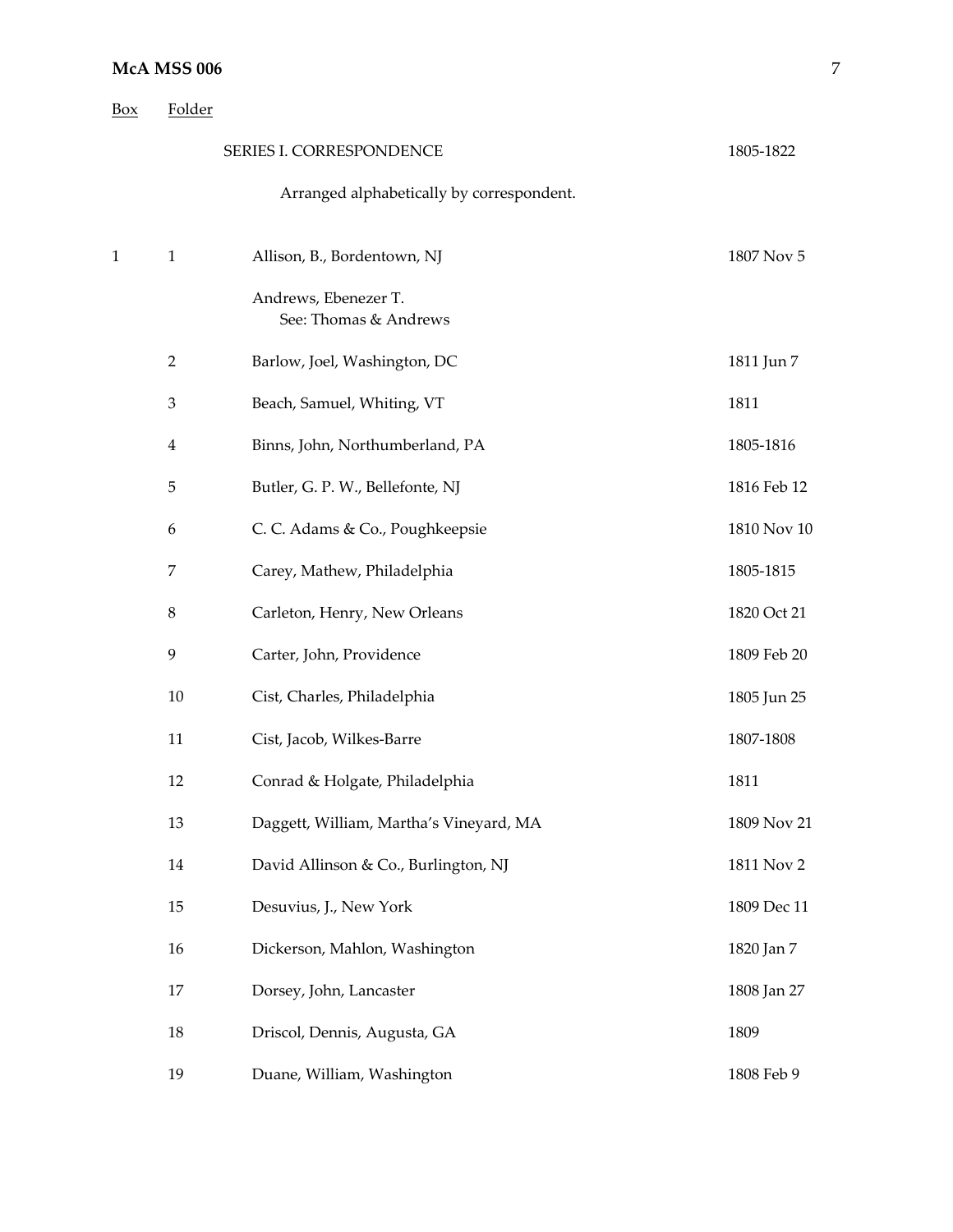# **McA MSS 006**

| <b>Box</b> | Folder |                                                          |             |
|------------|--------|----------------------------------------------------------|-------------|
|            |        | SERIES I. CORRESPONDENCE, cont.                          |             |
| $[1]$      | 20     | Duane, William John, Harrisburg                          | 1820        |
|            | 21     | Freneau, Peter, Charleston                               | 1805        |
|            | 22     | Fry, William, Philadelphia                               | 1805 Jan 4  |
|            | 23     | Fryer & Clark, Baltimore                                 | 1805 Dec 28 |
|            | 24     | G. & R. Waite, New York                                  | 1811        |
|            | 25     | Gales & Seaton, Washington                               | 1820 Mar 13 |
|            | 26     | George Goodwin & Sons, Hartford                          | 1822 Aug 26 |
|            | 27     | Gould & Van Winkle, New York                             | 1809 Aug 14 |
|            | 28     | Greenough & Stebbins, Boston                             | 1809        |
|            | 29     | Hamilton, William, Lancaster                             | 1809 Nov 28 |
|            |        | Hastings, Etheridge & Bliss<br>See: Greenough & Stebbins |             |
|            | 30     | Isaacs, Ralph, New York                                  | 1807 Nov 3  |
|            | 31     | Lacour, Peter, New York                                  | 1808        |
|            | 32     | LeFaure, Louis, Jamaica [?]                              | 1821        |
|            |        | Levering, Benjamin<br>See: Conrad & Holgate              |             |
|            | 33     | Lewis, Samuel, Philadelphia                              | 1811 Apr 19 |
|            | 34     | Maxwell, Hugh, Lancaster                                 | 1820 Aug 11 |
|            | 35     | Mead, Henry, New Haven                                   | 1807        |
|            | 36     | Miner, Charles, West Chester                             | 1820 Nov 6  |
|            | 37     | Montgomery, William, Philadelphia                        | 1808 Nov 15 |
|            | 38     | Nashee, George, Chillicothe                              | 1820 Aug 10 |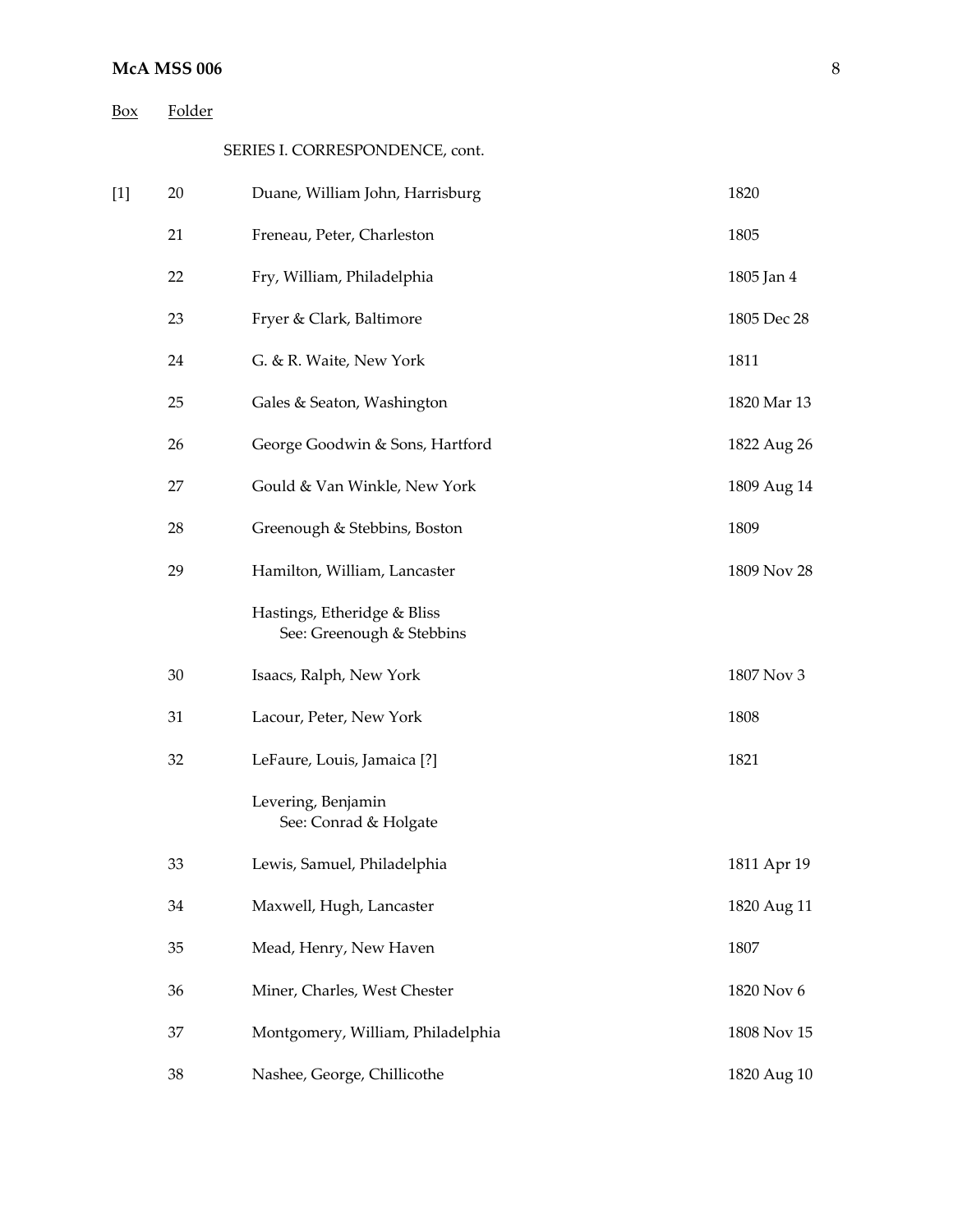# **McA MSS 006**

| Box | Folder |
|-----|--------|
|-----|--------|

SERIES I. CORRESPONDENCE, cont.

| $[1]$ | 39       | Niles, Hezekiah and William Ogden, Baltimore    | 1820        |
|-------|----------|-------------------------------------------------|-------------|
|       | 40       | O'Neill, Arthur [outside Philadelphia]          | 1807 Dec 3  |
|       | 41       | Peacock, James, Harrisburg                      | 1820        |
|       | 42       | Pollard, Nathan, Richmond                       | 1820        |
|       | 43       | Poulson, John, Philadelphia                     | 1811        |
|       | $\bf 44$ | Priestley, Joseph, Northumberland, PA           | 1805 Jul 19 |
|       | 45       | Rakestraw, Joseph, Philadelphia                 | 1805 Jun 25 |
|       | 46       | Ritchie, Thomas, Richmond                       | 1811        |
|       | 47       | Robinson, Joseph, Baltimore                     | 1820 Oct 3  |
|       | 48       | Ronaldson, James, Philadelphia                  | 1811        |
|       | 49       | Ronaldson, James, Portobello, MD, and Baltimore | 1820        |
|       | 50       | Rush, R., Philadelphia                          | 1811 Jan 19 |
|       | 51       | Russell, Benjamin, Boston                       | 1820 Sep 21 |
|       | 52       | Sanford, B. & William Henry                     | 1820 May 17 |
|       | 53       | Thomas & Andrews, Boston                        | 1822 Jan 22 |
|       | 54       | Thomas B. Wait & Co., Portland                  | 1805 Jun 24 |
|       | 55       | Thomas, Isaiah, Jr., Worcester                  | 1805 Jun 20 |
|       | 56       | Tiebout, John, New York                         | 1805        |
|       | 57       | Tilghman, Benjamin, Philadelphia                | 1822 Jan 11 |
|       |          | Trotter, Alexander<br>See: Peter Lacour         |             |
|       | 58       | Willington, Aaron Smith, Charleston             | 1820 Oct 18 |